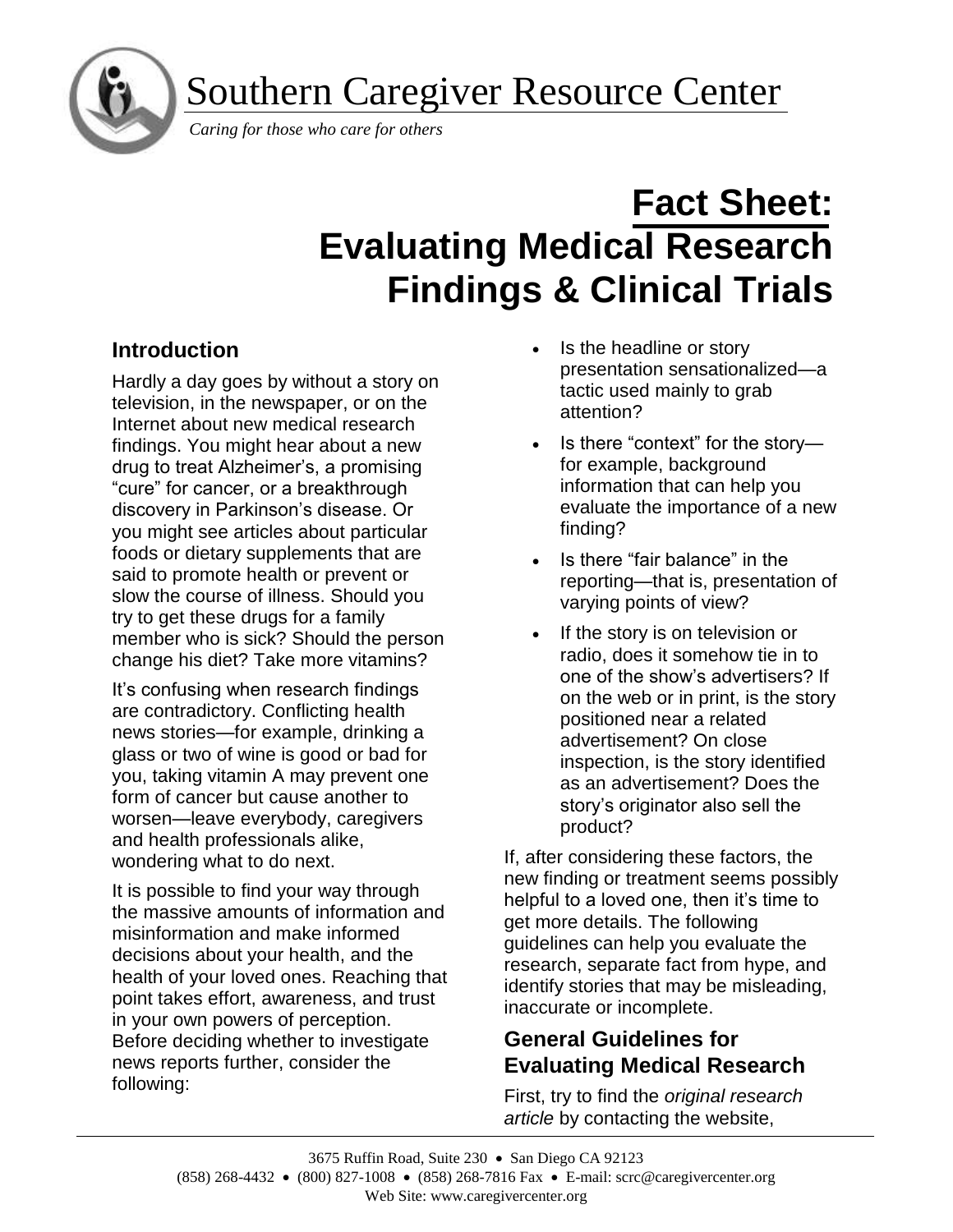newspaper, radio or television station responsible for the news story. This may be easier to do online or at a library, or by calling the institution that sponsored the research; a journalist may or may not get back to you. Once you locate the article, read it thoroughly. Keep in mind that understanding articles written by physicians or scientists for their peers (other members of the scientific community) can be a challenge. The writing style is often technical. Many of the words will be unfamiliar, and you should be prepared to look them up in a medical dictionary or glossary.

Here are some questions to help you assess whether an article might be of interest.

- **How was the study conducted?** In the laboratory, with animals, or with people? Laboratory research, or research with animals, is usually years away from use in a clinic. The results of research with people are more likely to be meaningful to you and your loved one.
- **Where was the article published?** If it appeared in a peer-reviewed medical journal, it has more credibility than if it is posted only on the investigator's web site or in a company's brochure. If the study is reported at a medical meeting, but has not been published in a journal, then the treatment probably needs to undergo further study.
- **Who conducted the study?** A group of researchers based at a reputable university or research institution, or an individual without clear affiliations? Be particularly cautious about accepting claims about treatment effectiveness in

articles by people who intend to sell the treatment.

- **Who funded the study?** If a researcher received funding from an independent granting agency that uses a peer-review process for evaluating and awarding funds, the findings may be more credible and less subject to bias than if the funding agency has a vested interest in the results. If a study is sponsored by a commercial entity, this should be disclosed. But although sponsorship may influence the authors' conclusions in some instances, this is not always the case. There are many research partnerships among industry, university-based researchers, and institutes, so this can be a difficult issue to assess.
- **How many people were tested?** How many completed the study? A small number of participants does not mean the study is invalid, but the small number could lead to questionable results. In most cases, particularly when investigating causes and treatments of chronic illnesses, researchers need to study a large population over a long period of time to ensure that any observed differences are not simply the result of chance.
- **What were the characteristics of the people who participated in the study?** Sometimes, treatments are effective only for certain groups of people—for example, a particular age group, or those whose disease is at a particular stage. Did the researchers study people like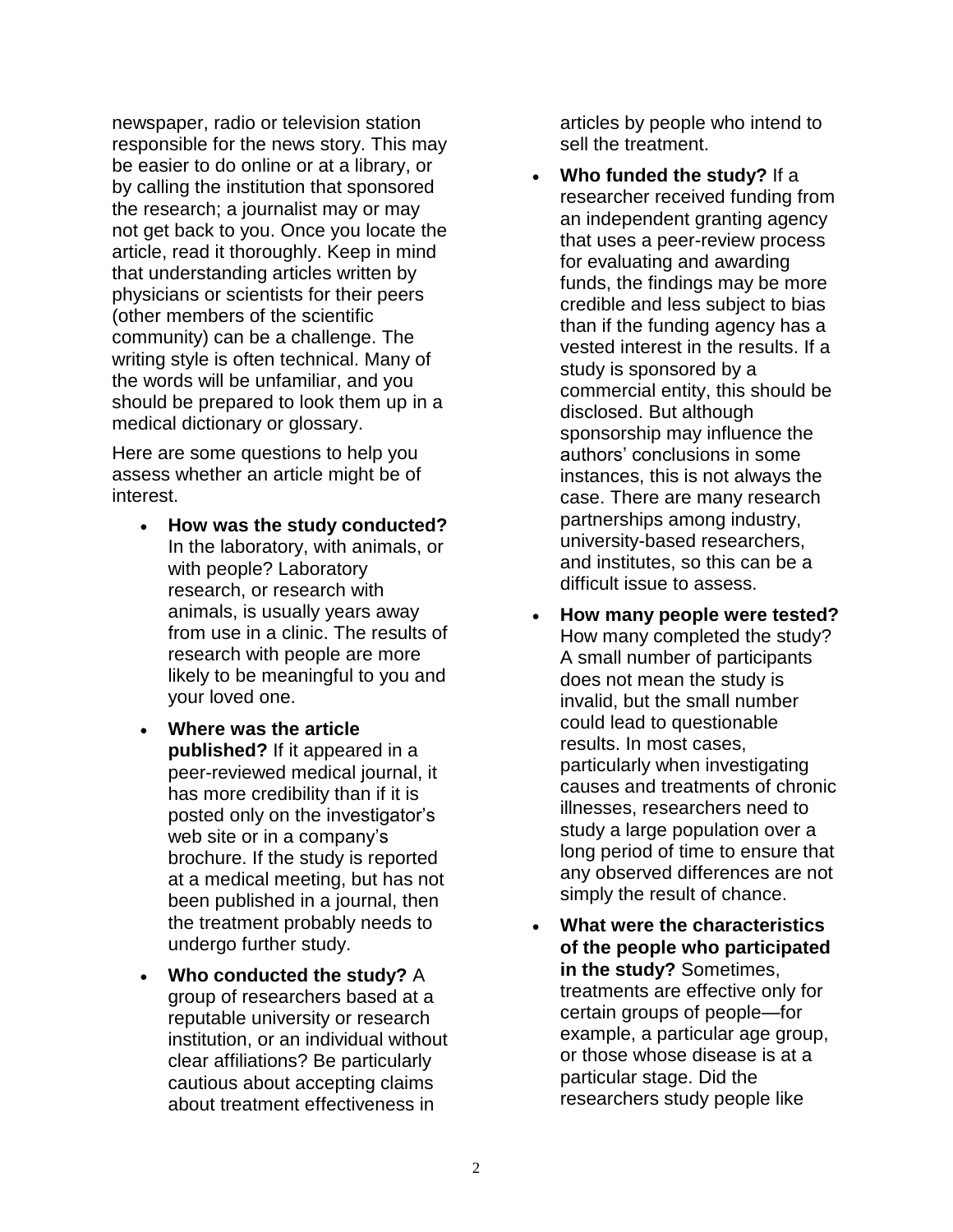your family member? Studies of groups of people who differ from your age, gender, health status, and ethno-cultural background may or may not apply to you.

- **Have the results of the study been repeated by other investigators?** If this is the only study of its kind, then further research is needed to validate and/or repeat the results.
- **If a drug was tested, were there any side effects?** If so, do they outweigh the potential benefits of using the drug? Has the drug been approved by the Food and Drug Administration? If not, are clinical trials of the drug underway? When does the manufacturer estimate that the drug will be available? It often takes many years of testing before drugs are deemed safe enough for use by the public.

## **Getting Information from the Web**

A news story about a treatment may lead you to do additional research on the web. Perhaps you'll go online to find more about a family member's illness, or to join a support or discussion group in which people like you discuss how they are coping and what treatments seem to help their loved ones.

Assessing health information on the web can be complicated. A few years ago, users could safely be told to steer clear of sites with commercial sponsorship. But that is not necessarily true today. Some commercial sites offer good health content for patients and professionals, and many nonprofit and university-run health sites accept

commercial sponsorship in order to remain viable.

Although much of the information you find on the web will be valuable, it is important to remember that websites can spring up rapidly, and just as quickly disappear, leaving no one accountable for the false or misleading information that may have been posted on the site. Therefore, it is important to carefully assess any website that offers health or medical information. Following is a checklist to guide you.

- **Who runs the site?** It should be easy for people to learn who is responsible for the site and its information. Check the "About" section carefully for the names, credentials and contact information of the people in charge. Be sure that the site author is qualified to develop and distribute the information you've found. Be aware that if the people responsible for the site are selling a commercial product or service, this may influence the content on the site or the context in which the content is placed.
- **What is the purpose of the site?** Generally, the purpose is related to who runs and pays for the site. The "About" section should clearly state the purpose and help users evaluate the trustworthiness of the information offered.
- **Who funds the site?** Websites should state their advertising and sponsorship policies, and how their editorial policy relates to these policies—for example, if a site receives funding from a commercial company, are the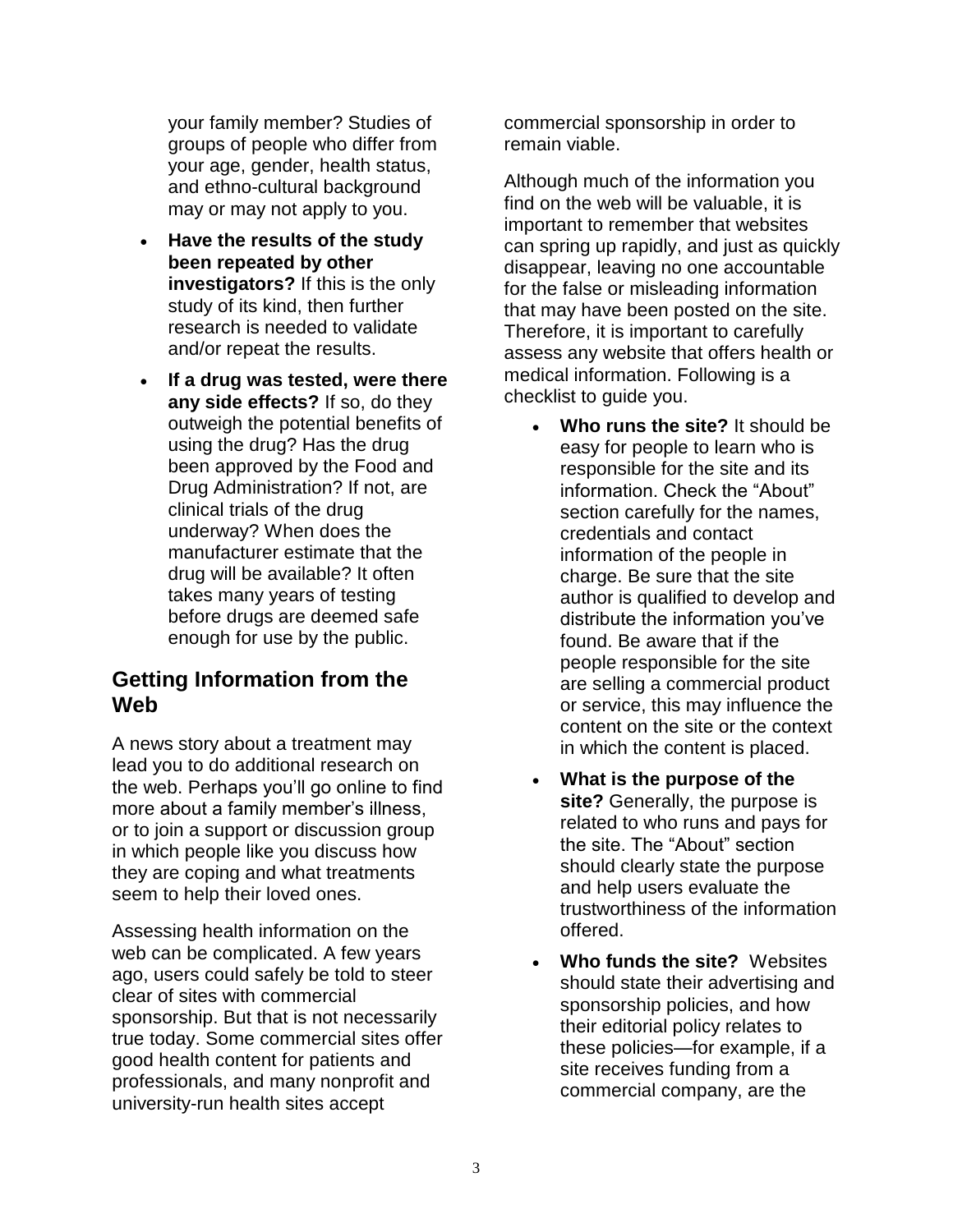funds "unrestricted," meaning that, in theory at least, the site editors are not influenced by advertisers or sponsors? If there are no such policies, or they are difficult to find, you should assume you're reading "advertorials" (content that is really advertiser-driven).

- **Where does the information come from?** Many health and medical sites post information collected from other websites or sources. If the person or organization in charge of the site did not write the material, the original source should be clearly identified. Be aware that information developed for some government sites and publications is not copyrighted, so anyone can post this material on any site. Therefore, a site that is promoting bogus treatments may try to look "legitimate" by including related information from—and links to—government sites such as the National Institutes of Health. The presence of articles from a government source or links to websites of respected organizations does *not* ensure that all the content on a website is reliable.
- **How do you know if the content is valid?** In addition to identifying the original source of the material, the site should state the evidence upon which the material is based. Medical facts and figures should have references (such as citations of articles in medical journals). Opinions or advice should not be

presented as "evidence-based" (that is, based on research results).

- **How current is the information on the site?** Sites should be reviewed and updated on a regular basis. It is particularly important that medical information be current, and that the most recent update or review date be posted. Even if the information has not changed, it is helpful to know that the site owners have reviewed it recently to ensure that the information is still valid.
- **How does the site choose links to other sites?** Some medical sites do not link to any other sites; some link to any site that asks or pays for a link; others link only to sites that have met certain criteria, which often are posted on the site.
- **What information does the site collect about users, and why?** Who, if anyone, has access to this information? Many health sites ask the user to "subscribe" or "become a member." In some cases, this may be done so that they can collect a user fee or select relevant information for the user. In all cases, the subscription or membership will allow personal information about the user to be collected by the website owners. If sites intend to provide users' contact information to third parties, or to send announcements or advertisements, users should have the choice of "opting out" (refusing to allow their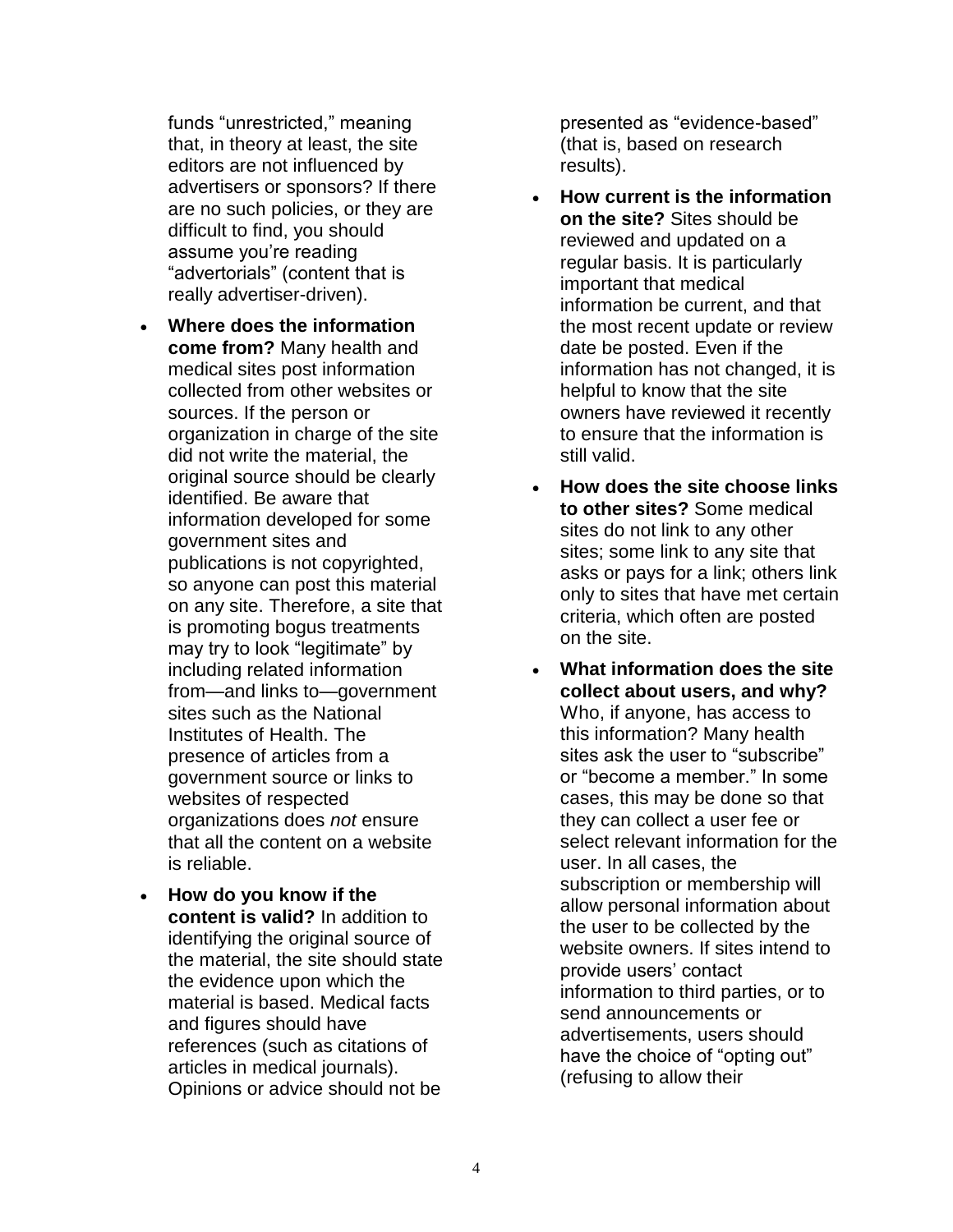information to be used for these purposes).

• **How does the site handle interactions with users?** There should always be a way for users to contact the site owners with problems, feedback and questions. If the site hosts a chat room or other online discussion areas, it should state the terms of using the service. It's a good idea to spend time reading the discussion first, without joining in, to feel comfortable with the environment before becoming a participant.

## **Participating in Clinical Trials**

A clinical trial is a research study with human volunteers to answer specific health questions. "*Interventional*" trials assess whether experimental treatments or new ways of using known therapies are safe and effective. "*Observational*" trials address health issues in large populations.

All clinical trials have guidelines about who can participate in a study, based on such factors as age, type of disease, medical history and current medical condition. Some trials seek volunteers with specific illnesses or conditions, while other trials need healthy volunteers.

Factors that allow you to participate in a study are called "*inclusion criteria*" and factors that keep you from participating are called "*exclusion criteria*." The criteria are used to identify appropriate participants and keep them safe, and to help researchers ensure they will be able to answer the questions they plan to study.

Clinical trials are conducted according to strict scientific and ethical principles. Every trial must have a protocol, or action plan that describes what will be done in the study, how it will be conducted, and why each part of the study is necessary. It should include details such as criteria for patient participation; schedule of tests, procedures, and medications; and length of the study.

Clinical trials in the United States must be approved and monitored by an *Institutional Review Board (IRB)* to make sure the risks are as low as possible and don't outweigh any potential benefits. An IRB is a committee of physicians, statisticians, patient advocates and other members of the community, which reviews the protocol to ensure that the study is ethical, and the risks are minimized.

People are recruited to clinical trials in various ways, including advertising, announcements in newspapers and other publications, and on the web. Caregivers and family members who use the web to locate clinical trials are faced with two important decisions: Is a clinical trial appropriate for the family member with a chronic illness? And if so, how do you locate a clinical trial in your area?

Clinical trials are sponsored or funded by different organizations, including medical institutions, universities, foundations, voluntary groups, pharmaceutical companies and federal agencies such as the National Institutes of Health. Trials can take place in different locations, such as hospitals, universities, doctors' offices and community clinics.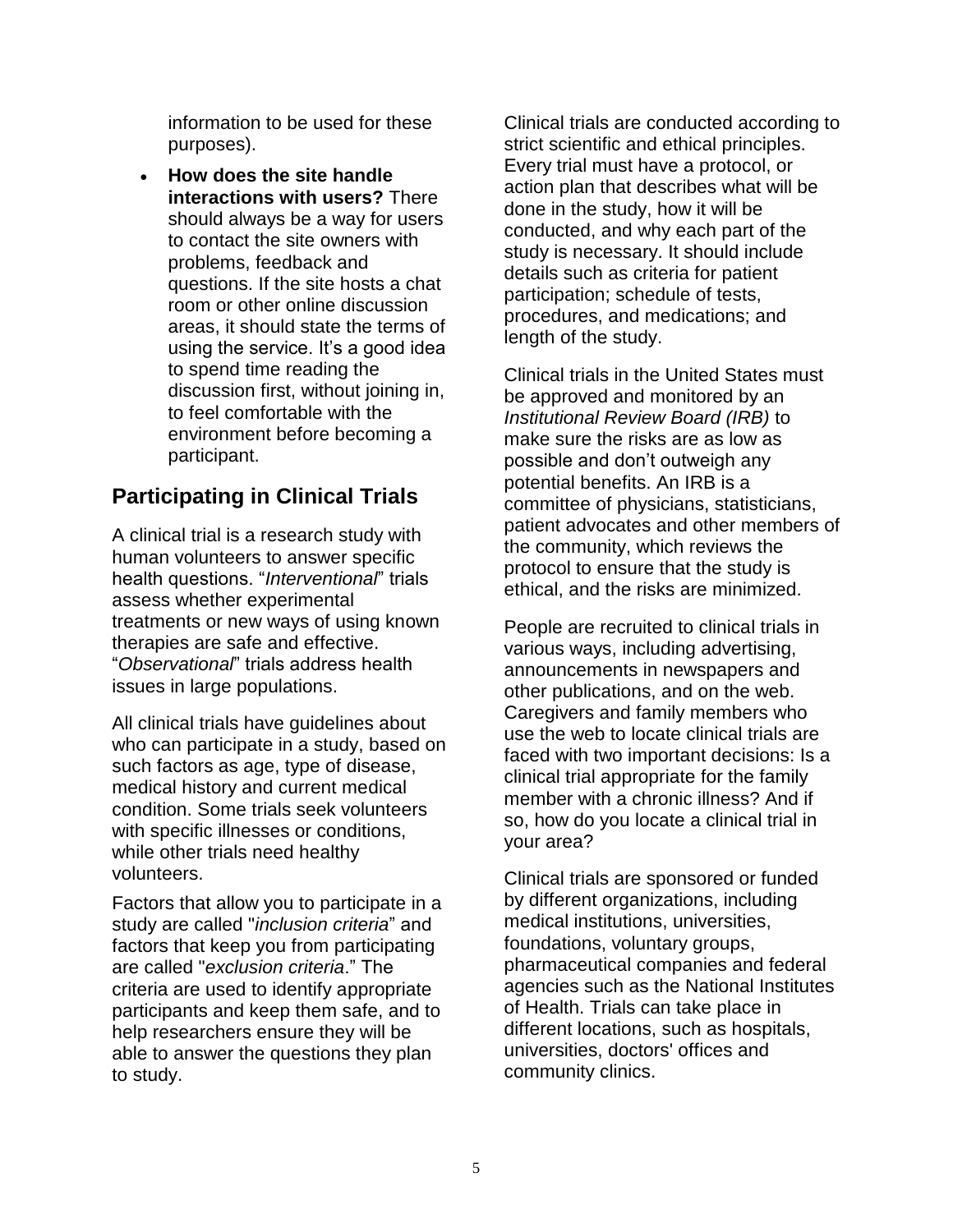If you think a clinical trial might be appropriate for your situation—for example, your loved one seems to meet the inclusion criteria and the trial is taking place at a respected nearby institution—here are some points to consider:

- Make sure you are clear about your reasons for participating in the trial and aware of what is involved. Is your family member really well enough to participate? Be aware that if your loved one has illnesses or conditions in addition to the disease for which a treatment is being tested, he or she might not be accepted in a drug study.
- Weigh the potential benefits and risks of participation. Clinical trials may offer access to new treatments before they become available, as well as expert medical care during the trial. However, there may be unpleasant or serious side effects to the new treatment; the treatment may not work for the participant (or, in a randomized, placebo-controlled trial, the participant may not receive the new drug); the time involved may be more than you originally anticipated and may include travel, hospital stays or complicated dosing schedules.
- Before signing the informed consent document, know:
	- $\circ$  The purpose of the study.
	- $\circ$  Who will be participating, and for how long.
	- o Whether the treatment has been tested before and if so, what were the results?
- $\circ$  The number, types of tests, treatments involved, and whether hospitalization is required.
- o Potential risks and side effects, and how they compare with current treatments. This is critical information, and must be explained to you in clear, direct language.
- $\circ$  Who pays for the treatment, necessary travel and complications from side effects.
- o What type of follow-up is involved, and how you will be informed of trial results.

Websites that have been developed to help people more easily locate and enroll in clinical trials should be assessed in the same way that you would assess any medical website, using the criteria discussed above in "Doing Research on the Web." As noted, the following information should be readily accessible: the site's mission, funding sources, advertising and editorial policies, privacy policy and feedback mechanism.

Additional considerations include:

- Where do the site's clinical trials listings come from—federal agencies, academic medical centers, or private organizations? Does the site state how it compiles listings?
- Are companies or organizations that run the trials required to pay to be listed on the site? Does the site have any exclusive agreements with any trial sponsors? If so, then you may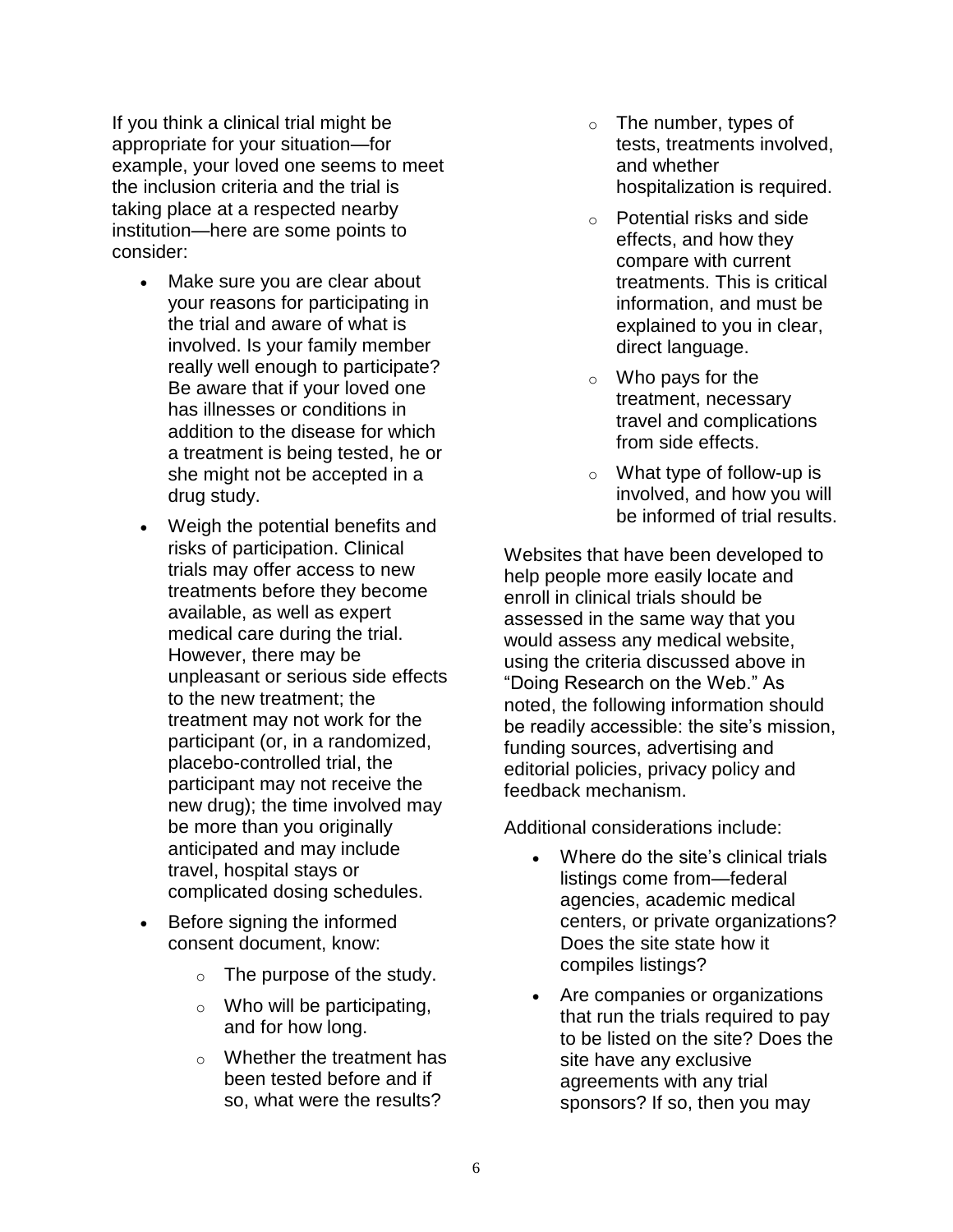not have access to all trials of a new treatment that are currently underway.

- Do trial sponsors pay a fee for each participant who signs up for a trial through the website? (Note: users should not be charged a fee to participate in a trial.)
- Can you search the site anonymously for trials, or must you provide personal information before you gain access to the listings?
- Are trial listings up to date? Do you know which trials are still enrolling, versus those that are closed because they have met their enrollment goals?
- Does the site clearly explain what you must do and whom to contact to be considered for a trial? Trial information should include:
	- o Location of the trial
	- o Eligibility criteria
	- o Understandable summaries of the research
	- o Potential risks and benefits of the trial
	- $\circ$  The trial phase (I, II, III)
	- o Full contact information, including phone number, of those in charge of the trial.

If the site offers a clinical trial, how and by whom will you be contacted? How soon after your inquiry will you be contacted? Is there a phone number or e-mail address provided for you to call if you are not contacted?

## **Talk with Your Healthcare Provider**

Before taking action—that is, before purchasing an over-the-counter remedy you heard about on the news or on the web, for example, or taking steps to enroll in a clinical trial—**be sure to discuss the information with your healthcare provider**. Decisions to try new treatments should not be made in a vacuum. Someone familiar with your family member's medical and family history can provide valuable assistance in decision-making. Your provider may also be able to answer some of your questions and give you information that was not included in the material you heard or read.

Your healthcare provider may be a researcher and suggest that your loved one participate in a trial. Make sure that the provider has no conflict of interest such as a relationship with the trial's funder—that might influence his or her recruitment practices. However, many researchers do have relationships with pharmaceutical companies, which they are obligated to disclose to potential research participants.

Be aware that not every provider is up to date on the latest research, and that providers may also be influenced by previous clinical experience, personal bias, or links to pharmaceutical companies. Also, some providers are more receptive than others to discussing information you've found on the web.

To prepare for a visit with your healthcare provider, consider:

> • Informing your provider in advance that you would like to discuss a new treatment and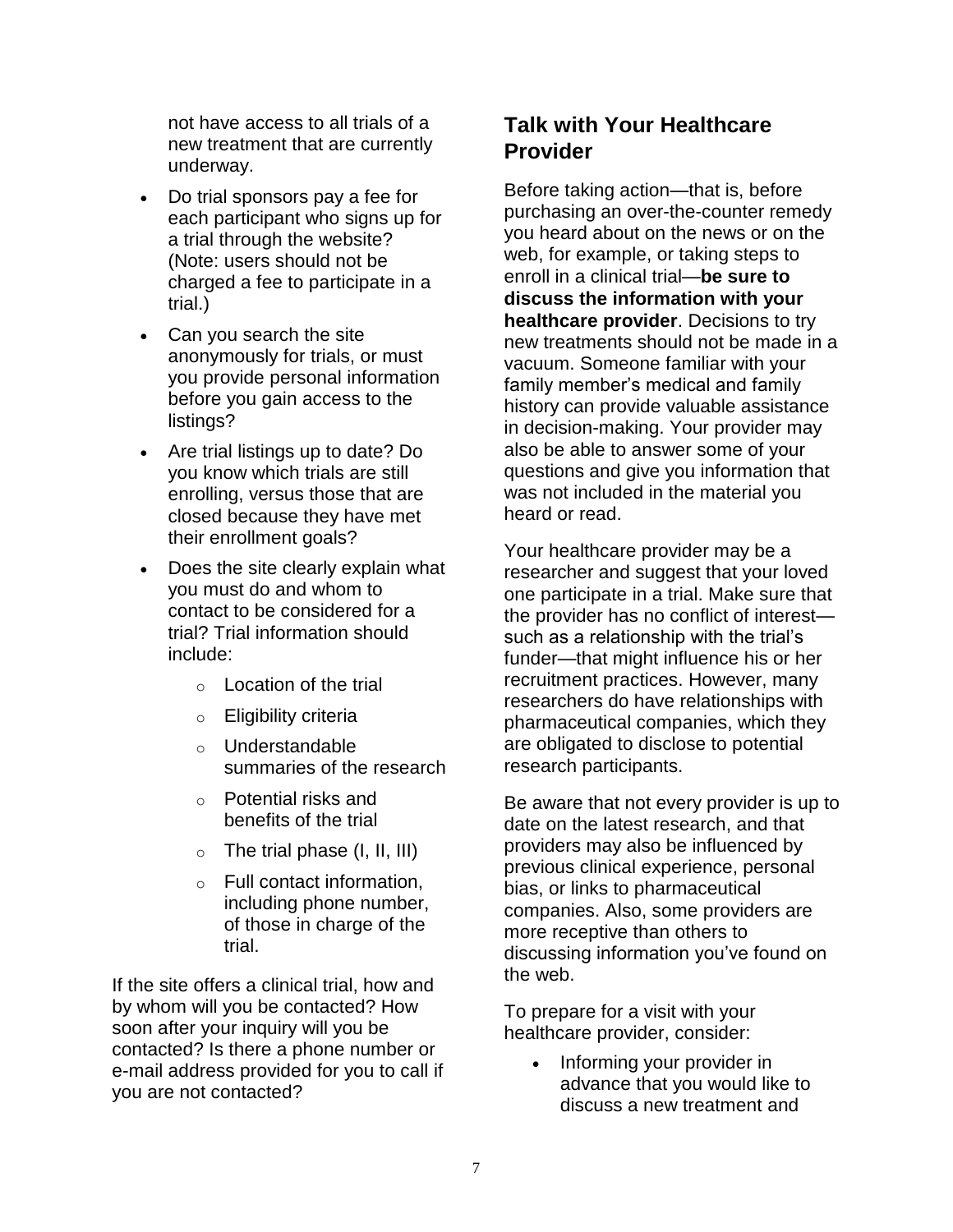trying to gauge his or her receptiveness.

- Printing out and bringing with you all relevant information, including, if applicable, the web addresses or names of the discussion groups where you found the information.
- Making a list of questions to ask and being prepared to write down or tape record the answers.
- Keeping an open mind during the discussion.

Remember, researchers are working continually to find cures or more effective ways to manage symptoms of serious health conditions. As a valued member of the care team, you are in an excellent position to follow up on promising leads, evaluate whether a new treatment might help your loved one, and work with your provider to decide whether participation in a clinical trial is warranted. Stay abreast of the latest treatment news, get the facts, and don't give up hope!

#### **Internet Resources**

There are many good resources on the web for information and support. The following sites are good starting points. Be sure to check the "links" section on these sites for other potentially useful sites. Also, many of the organizations listed offer a wealth of materials in print.

### **General Health/Medical Websites**

**Healthfinder** [www.healthfinder.gov](http://www.healthfinder.gov/)

**Health on the Net Foundation** [www.hon.ch](http://www.hon.ch/)

**MedicineNet.com** [www.medicinenet.com](http://www.medicinenet.com/)

**Medline Plus** [www.medlineplus.gov](http://medlineplus.gov/)

**National Institutes of Health A-Z Guide to Health Information** [www.health.nih.gov](http://health.nih.gov/)

### **Chronic Illnesses**

**Alzheimer's Association** [www.alz.org](http://www.alz.org/)

**Alzheimer's Disease Education and Referral Center** [www.nia.nih.gov/alzheimers](https://www.nia.nih.gov/alzheimers)

**American Cancer Society** [www.cancer.org](http://www.cancer.org/)

**American Diabetes Association** [www.diabetes.org](http://www.diabetes.org/)

**American Heart Association** [www.americanheart.org](http://www.americanheart.org/)

**American Lung Association** [www.lungusa.org](http://www.lungusa.org/)

**American Parkinson Disease** Association [www.apdaparkinson.org](http://www.apdaparkinson.org/)

**American Stroke Association** [www.strokeassociation.org](http://www.strokeassociation.org/)

**Centers for Disease Control and Prevention** [www.cdc.gov](http://www.cdc.gov/)

**Food and Drug Administration** [www.fda.gov](http://www.fda.gov/)

**National Cancer Institute** [www.nci.nih.gov](http://www.nci.nih.gov/)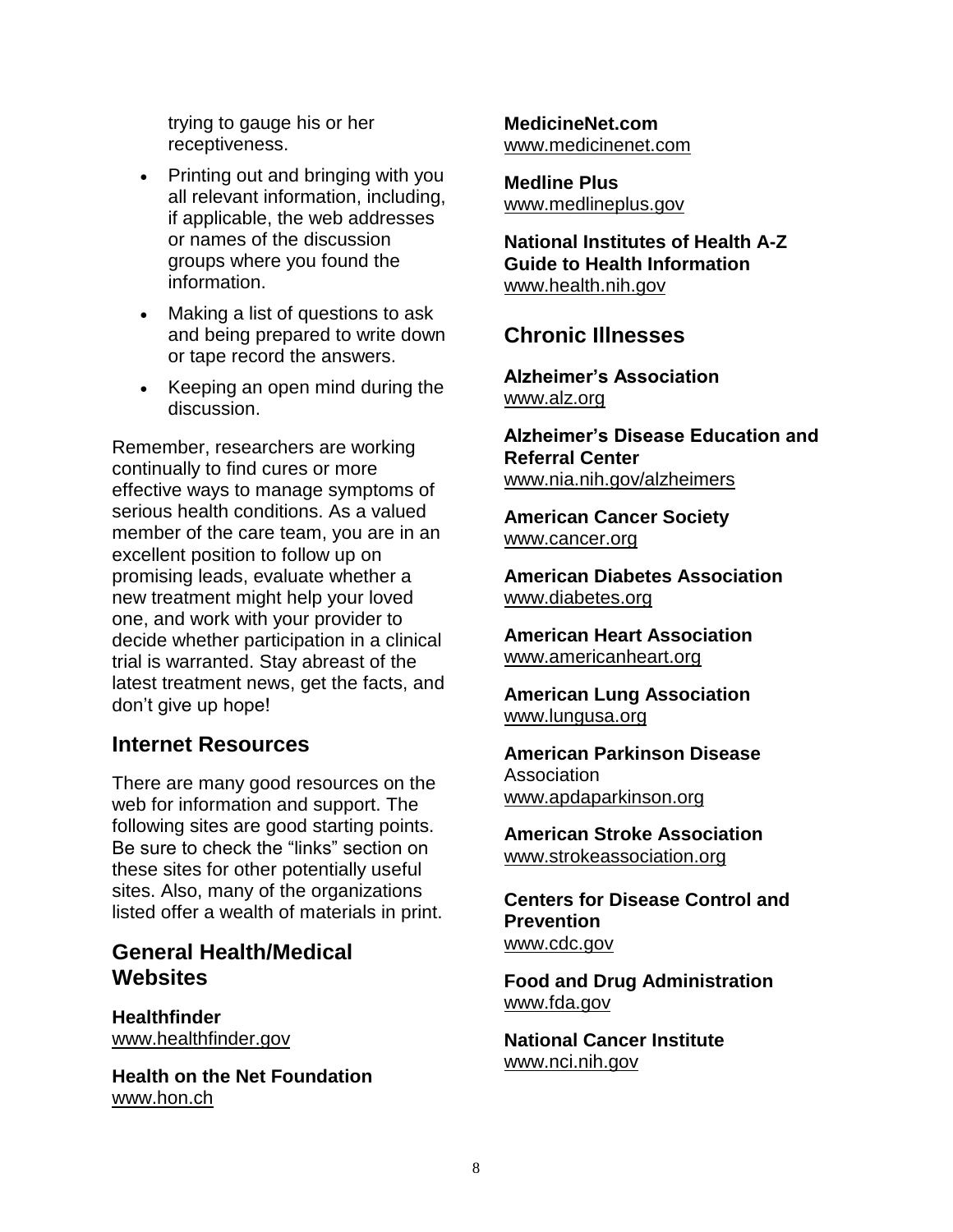**National Heart, Lung, and Blood Institute** [www.nhlbi.nih.gov](http://www.nhlbi.nih.gov/)

**National Institute of Arthritis and Musculoskeletal and Skin Diseases** [www.niams.nih.gov](http://www.niams.nih.gov/)

**National Institute of Diabetes & Digestive & Kidney Diseases** [www.niddk.nih.gov](http://www.niddk.nih.gov/)

**National Institute of Allergy and Infectious Diseases** [www.niaid.nih.gov](http://www.niaid.nih.gov/)

**National Institute of Mental Health** [www.nimh.nih.gov](http://www.nimh.nih.gov/)

**National Institute of Neurological Disorders and Stroke** [www.ninds.nih.gov](http://www.ninds.nih.gov/)

**National Parkinson Foundation** [www.parkinson.org](http://www.parkinson.org/)

**Osteoporosis and Related Bone Diseases National Resource Center** [www.niams.nih.gov/health\\_info/Bone/](https://www.niams.nih.gov/health_info/Bone/)

## **Clinical Trials**

**AIDS Clinical Trials Information Service** [www.aidsinfo.nih.gov](http://www.aidsinfo.nih.gov/)

**Clinical Trials.gov** [www.clinicaltrials.gov](http://www.clinicaltrials.gov/)

**Centerwatch** www.centerwatch.com

**ECRI** www.ecri.org

**Office of the Inspector General of the Department of Health and Human Services** Clinical Trial Web Sites: A Promising

Tool to Foster Informed Consent [http://oig.hhs.gov/oei/reports/oei-01-97-](http://oig.hhs.gov/oei/reports/oei-01-97-00198.pdf) [00198.pdf](http://oig.hhs.gov/oei/reports/oei-01-97-00198.pdf)

### **Evaluating Health Information**

#### **Consumer's Guide to Taking Charge of Health Information**

https://cdn1.sph.harvard.edu/wpcontent/uploads/sites/1273/2013/06/RIS K\_IN\_PERSP\_OCTOBER1999.pdf

#### **How to Evaluate Health Information on the Internet**

https://ods.od.nih.gov/Health\_Informatio n/How\_To\_Evaluate\_Health\_Informatio n\_on\_the\_Internet\_Questions\_and\_Ans wers.aspx

**Quackwatch** [www.quackwatch.com](http://www.quackwatch.com/)

## **Sites for Caregivers**

**Family Caregiver Alliance** [www.caregiver.org](http://www.caregiver.org/)

**Administration for Community Living** [www.acl.gov](http://www.acl.gov/)

**ElderCare Locator** [www.eldercare.gov](http://www.eldercare.gov/)

**Medicare** [www.medicare.gov](http://www.medicare.gov/)

**National Council on the Aging: Benefits Checkup** [www.benefitscheckup.org](http://www.benefitscheckup.org/)

**Caregiver Action Network** [www.caregiveraction.org/](http://caregiveraction.org/)

**National Institute on Aging** [www.nia.nih.gov](http://www.nia.nih.gov/)